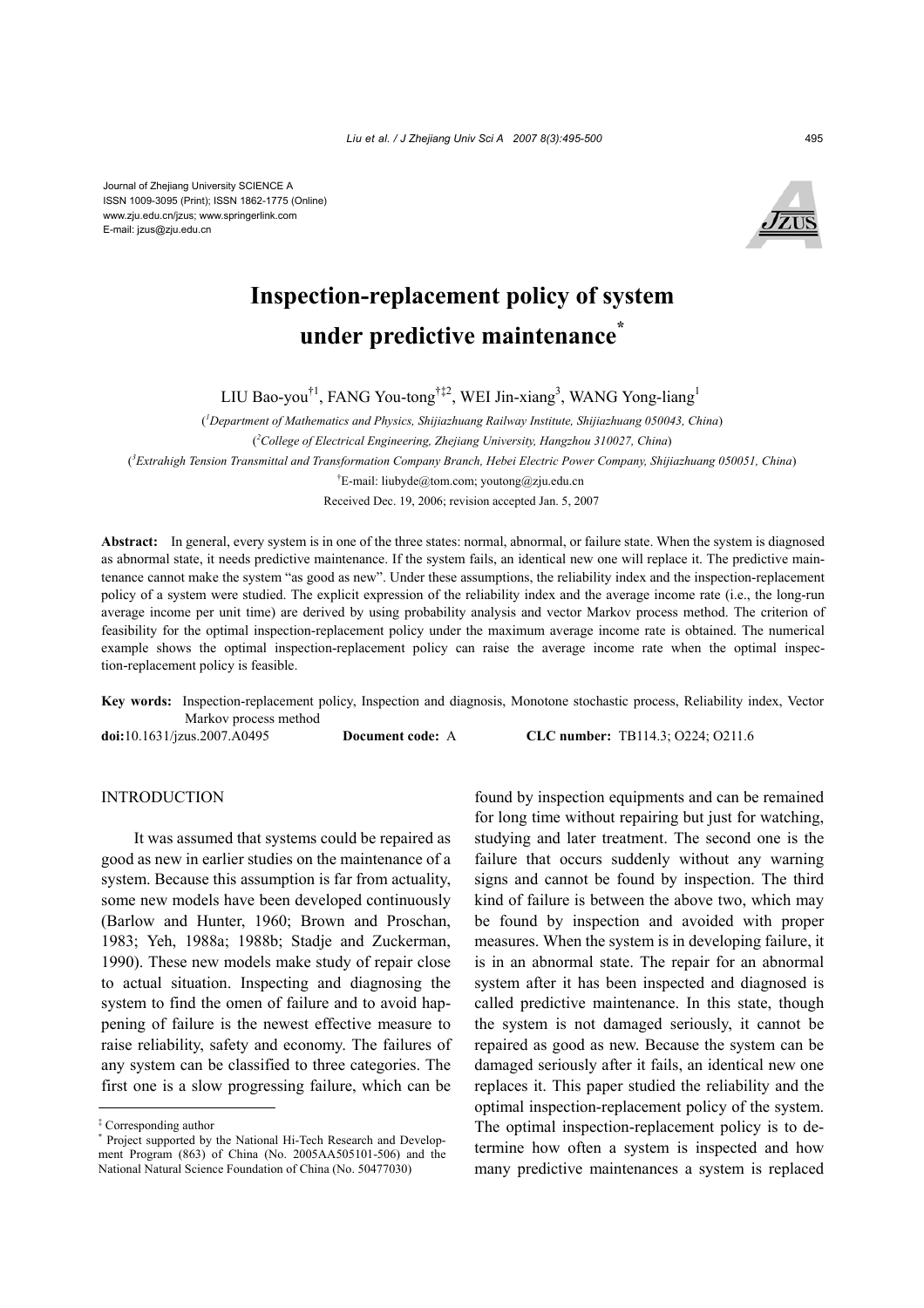such that the average income rate of a system is maximized. There are many results about inspection and diagnosis technology (Chen, 2003; Liu *et al*., 2003), and some results about reliability and inspection-replacement policy (Su, 1997; Chelbi and Ait-kadi, 1999; Biswas *et al*., 2003; Su, 2003), but many important problems are remained to be resolved. The aim of this paper is to build a model by probability analysis and vector Markov process method (Shi, 1999) and to study reliability and inspection-replacement policy.

## DEFINITION AND CHARACTER DESCRIPTION OF SYSTEM

**Definition 1** *X*, *Y* are random variables, their cumulative distribution functions (abbreviated c.d.f.) are  $F(t)$  and  $H(t)$ ,  $\overline{F}(t) = 1 - F(t)$ ,  $\overline{H}(t) = 1 - H(t)$ , if for all real  $t \geq 0$ ,  $\overline{F}(t) \leq \overline{H}(t)$ , then *X* is called stochastically smaller than *Y*, denoted by  $X \leq_{st} Y$ ; otherwise *X* is called stochastically larger than *Y*, and denoted by  $X \geq_{st} Y$ .

**Definition 2** Let  $\{X_n, n=1,2,...\}$  be a sequence of non-negative and independent random variables. If  $X_n \leq_{st} X_{n+1}, n=1,2,...$ , then  $\{X_n, n=1,2,...\}$  is called a monotonously increasing stochastic process. If  $X_n \geq_{st} X_{n+1}$ ,  $n=1,2,...$ , then  $\{X_n, n=1,2,...\}$  is called a monotonously decreasing stochastic process.

The lifetime sequence of actual repairable system is a monotonously decreasing stochastic process, but the repair time sequence is a monotonously increasing stochastic process.

The system has the following characters:

(1) The system has 3 modes—normal, abnormal and failure. The system can transfer from normal to failure directly, or from normal to failure via abnormal. Normal and abnormal are the working states of the system. Whether the system is in normal or abnormal state can be known through exact inspection and diagnosis. When the system fails, it can be known without inspection and diagnosis.

(2) After a new system (system at the beginning of operation or after replacement) begins its *i*th normal, it is inspected and diagnosed every random time period *Ti* to know whether it is in normal or abnormal. The c.d.f. of  $T_i$  is  $H_i(x)$ . Density function of *T<sub>i</sub>* is  $h_i(x)$ . Failure rate of  $T_i$  is  $a_i(x)$ . Inspection and diagnosis can be finished instantaneously. When the system is inspected and diagnosed in abnormal, it accepts the *i*th times predictive maintenance. The c.d.f. of the  $Y_i$  of the *i*th times predictive repair time is  $G_i(y)$ . Density function is  $g_i(v)$ . Repair rate is  $\mu_i(v)$ . The mean is  $E(Y_i)=\mu_i$ . After the new system begins its *i*th times normal, it transfers from normal to abnormal at failure rate  $\lambda_{i01}$  and to failure at  $\lambda_{i02}$ . When the new system is in abnormal after its *i*th times normal, it transfers to failure at failure rate  $\lambda_{i12}$ .  $\lambda_{i01} \leq \lambda_{i+101}$ ,  $\lambda_{i02} \leq \lambda_{i+102}$ ,  $\lambda_{i12} \leq \lambda_{i+112}$ , *i*=1,2,3,... {*Y<sub>i</sub>*, *i*=1,2,...} is a monotonously increasing stochastic process. If the system fails during working, it is replaced by an identical new one. The c.d.f. of *Y* of replacement time is  $G(y)$ . Density function is  $g(y)$ . Replacement rate is  $\mu(y)$ . The mean is  $E(Y)=\mu$ .

(3) All random variables are independent.

(4) At  $t=0$ , a new system is installed and begins normal work. When the system is inspected and diagnosed in abnormal after it begins the *N*th times normal, it will not need predictive maintenance and is replaced by an identical new one.  $G_N(y)$  is c.d.f of replacement time.  $G_N(y)=G(y)$ .

(5) The normal working reward, abnormal working reward per unit time are  $K_0$  and  $K_1$  respectively. Average cost for inspection and diagnosis each time, replacement each time, predictive repair each time are  $E_1, E_2, E_3$ , respectively.

The state of system is defined as follows. State (*i*, 0,*n*) means that a new system is in the *i*th normal and inspected and diagnosed  $n$  times. State  $(i,1)$  means that the system is in abnormal after the *i*th times normal, *i*=1,2,…,*N*. State (*i*,3) means that the system is in its *i*th times predictive repair, *i*=1,2,…,*N*−1. State (*N*,3) means that the system is in replacement state after inspected and diagnosed in abnormal after the *N*th times normal. State  $(i,2)$  means the system is in replacement state after failure during its *i*th times working state, *i*=1,2,…,*N*.

Let *S*(*t*) be the state of the system at time *t*. Define supplementary variables as follows.  $X_{i0n}(t)$  denotes the inspection and diagnosis interval time when  $S(t)=(i,0,n)$ .  $X_{i}(t)$  denotes the inspection and diagnosis interval time when  $S(t)=(i,1), i=1,2,...,N$ .  $Y_{i3}(t)$ denotes the predictive repair time of system at time *t*  when  $S(t)=(i,3), i=1,2,...,N-1$ .  $Y_{i2}(t)$  denotes the replacement time of system at time *t* when  $S(t)=(i,2)$ ,  $i=1,2,...,N$ .  $Y_{N3}(t)$  denotes the replacement time of system at time *t* when  $S(t)=(N,3)$ . After supplemen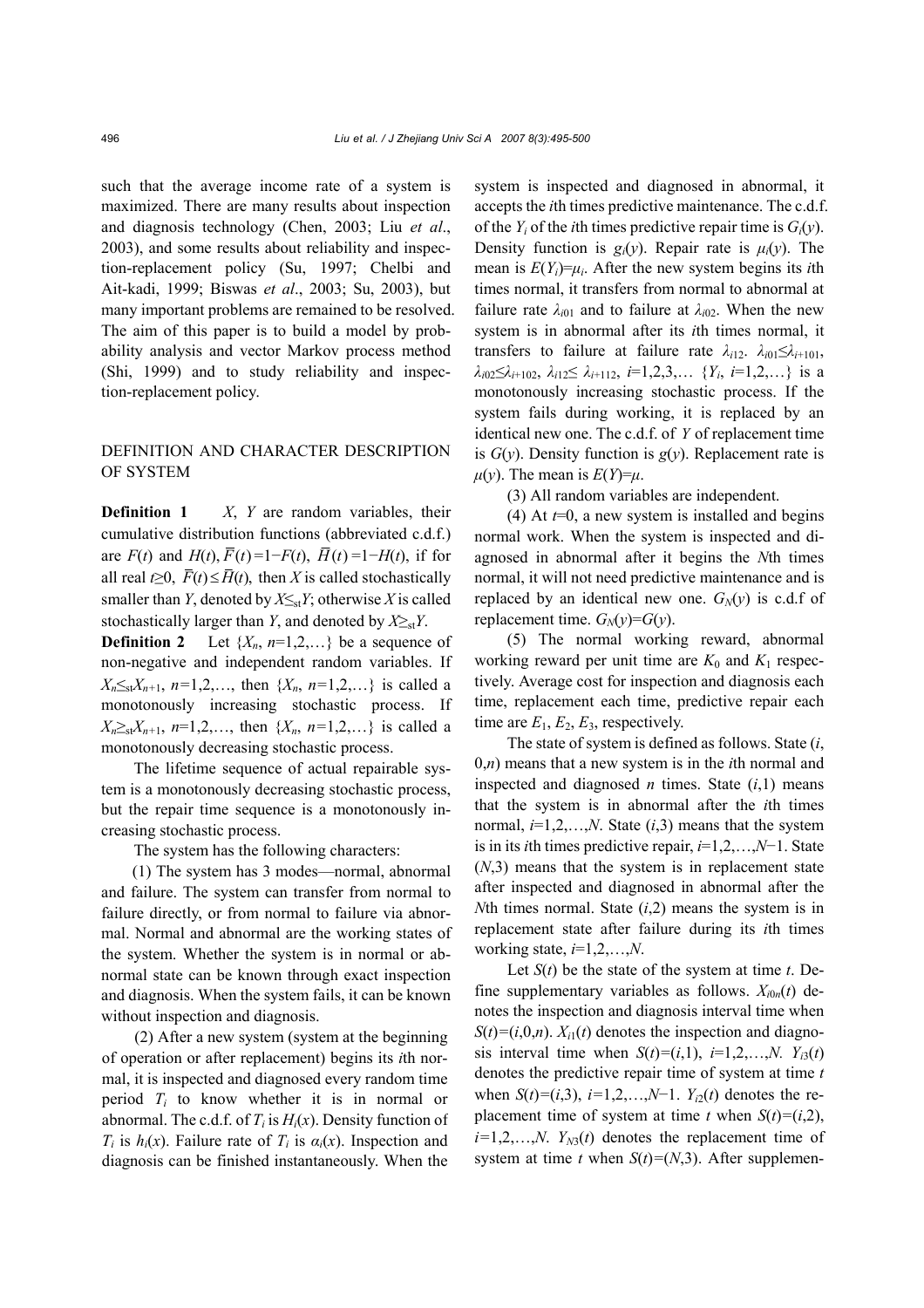tary variables are introduced, the process is a vector Markov process (Shi, 1999).

The state probability density of system is defined as follows:

$$
P_{i0n}(t,x)dx=P\{S(t)=(i,0,n), x\leq X_{i0n}(t)\n
$$
P_{i1}(t,x)dx=P\{S(t)=(i,1), x\leq X_{i1}(t)\n
$$
i=1,2,...,N;
$$
\n
$$
P_{i3}(t,y)dy=P\{S(t)=(i,3), y\leq Y_{i3}(t)\n
$$
i=1,2,...,N-1;
$$
\n
$$
P_{N3}(t,y)dy=P\{S(t)=(N,3), y\leq Y_{N3}(t)\n
$$
P_{i2}(t,y)dy=P\{S(t)=(i,2), y\leq Y_{i2}(t)\n
$$
i=1,2,...,N.
$$
$$
$$
$$
$$
$$

## STATE PROBABILITY DENSITY EQUATIONS OF THE SYSTEM

By probability analysis, we can get the state probability density differential equations as follows:

$$
\left[\frac{\partial}{\partial t} + \frac{\partial}{\partial x} + \lambda_{i01} + \lambda_{i02} + \alpha_i(x)\right] P_{i0n}(t, x) = 0,
$$
  
\n
$$
n=0,1,2,\dots; i=1,2,\dots,N,
$$
 (1)

$$
\left[\frac{\partial}{\partial t} + \frac{\partial}{\partial x} + \lambda_{i12} + \alpha_i(x)\right] P_{i1}(t, x) = \lambda_{i01} \sum_{n=0}^{\infty} P_{i0n}(t, x),
$$
\n
$$
i = 1, 2, \cdots, N,
$$
\n(2)

$$
\left[\frac{\partial}{\partial t} + \frac{\partial}{\partial y} + \mu(y)\right] P_{i2}(t, y) = 0, \ i = 1, 2, \cdots, N, \quad (3)
$$

$$
\left[\frac{\partial}{\partial t} + \frac{\partial}{\partial y} + \mu_i(y)\right] P_{i3}(t, y) = 0, \ i = 1, 2, \cdots, N. \quad (4)
$$

The boundary conditions are

$$
P_{100}(t,0) = \delta(t) + \sum_{i=1}^{N} \int_{0}^{\infty} \mu(y) P_{i2}(t,y) dy
$$
  
+ 
$$
\int_{0}^{\infty} \mu_N(y) P_{N3}(t,y) dy,
$$
 (5)

$$
P_{i00}(t,0) = \int_0^\infty \mu_{i-1}(y) P_{i-13}(t,y) dy, \ i=1,2,\cdots,N,\quad (6)
$$

$$
P_{i0n}(t,0) = \int_0^\infty \alpha_i(x) P_{i0n-1}(t,x) dx
$$
  
\n
$$
n=1,2,\dots, i=1,2,\dots,N,
$$
 (7)

$$
P_{i1}(t,0) = 0, i=1,2,\cdots,N,
$$
 (8)

$$
P_{i2}(t,0) = \lambda_{i02} \sum_{n=0}^{\infty} \int_{0}^{\infty} P_{i0n}(t,x) dx + \lambda_{i12} \int_{0}^{\infty} P_{i1}(t,x) dx, \qquad (9)
$$

$$
P_{i3}(t,0) = \int_0^\infty \alpha_i(x) P_{i1}(t,x) \mathrm{d}x, \, i=1,2,\cdots,N. \quad (10)
$$

The initial conditions are as follows:

$$
P_{100}(0, x) = \delta(x), \tag{11}
$$

the others are 0.

Let  $B_0(s)=D_0(s)=1$ ,

$$
B_i(s) = \prod_{k=1}^i \lambda_{k0} [h_k^*(s + \lambda_{k01} + \lambda_{k02}) - h_k^*(s + \lambda_{k12})] \prod_{k=1}^i g_k^*(s),
$$
\n(12)

$$
D_i(s) = \prod_{k=1}^i (\lambda_{k12} - \lambda_{k01} - \lambda_{k02}) [1 - h_k^*(s + \lambda_{k01} + \lambda_{k02})],
$$
\n(13)

$$
f_i(s) = (\lambda_{i01} + \lambda_{i02})(\lambda_{i12} - \lambda_{i02})\overline{H}_i^*(s + \lambda_{i01} + \lambda_{i02}) - \lambda_{i01}\lambda_{i12}\overline{H}_i^*(s + \lambda_{i12}), \quad i = 1, 2, ..., N,
$$
 (14)

$$
C_i(s) = \frac{B_{i-1}(s)}{D_i(s)} \left[ 1 - \sum_{i=1}^N \frac{f_i(s)B_{i-1}(s)g^*(s)}{D_i(s)} - \frac{B_N(s)}{D_N(s)} \right]^{-1},\tag{15}
$$

$$
f^*(s) = \int_0^\infty e^{-st} f(t) dt
$$
,  $\overline{f}(t) = 1 - f(t)$ . (16)

Using Shi (1999)'s method, we can get the state probability density of the system in terms of the Laplace transform as follows:

$$
\sum_{n=0}^{\infty} P_{i0n}^*(s, x) = C_i(s)(\lambda_{i12} - \lambda_{i01} - \lambda_{i02})\overline{H}_i(x)e^{-(s+\lambda_{i01} + \lambda_{i02})x},
$$
\n(17)

$$
P_{i1}^{*}(s, y) = \lambda_{i01} C_{i}(s) \overline{H}_{i}(x) \left[e^{-(s + \lambda_{i01} + \lambda_{i02})x} - e^{-(s + \lambda_{i12})x}\right], \quad (18)
$$

$$
P_{i2}^*(s, y) = C_i(s) f_i(s) \overline{G}(y) e^{-sy},
$$
\n(19)

$$
P_{i3}^{*}(s, y) = \lambda_{i01} C_{i}(s) [h_{i}^{*}(s + \lambda_{i01} + \lambda_{i02})
$$
  
-  $h_{i}^{*}(s + \lambda_{i12})] \overline{G}_{i}(y) e^{-sy},$   
 $i=1,2,\dots,N.$  (20)

RELIABILITY INDEX AND OPTIMAL INSPECTION-REPLACEMENT POLICY OF THE **SYSTEM** 

Let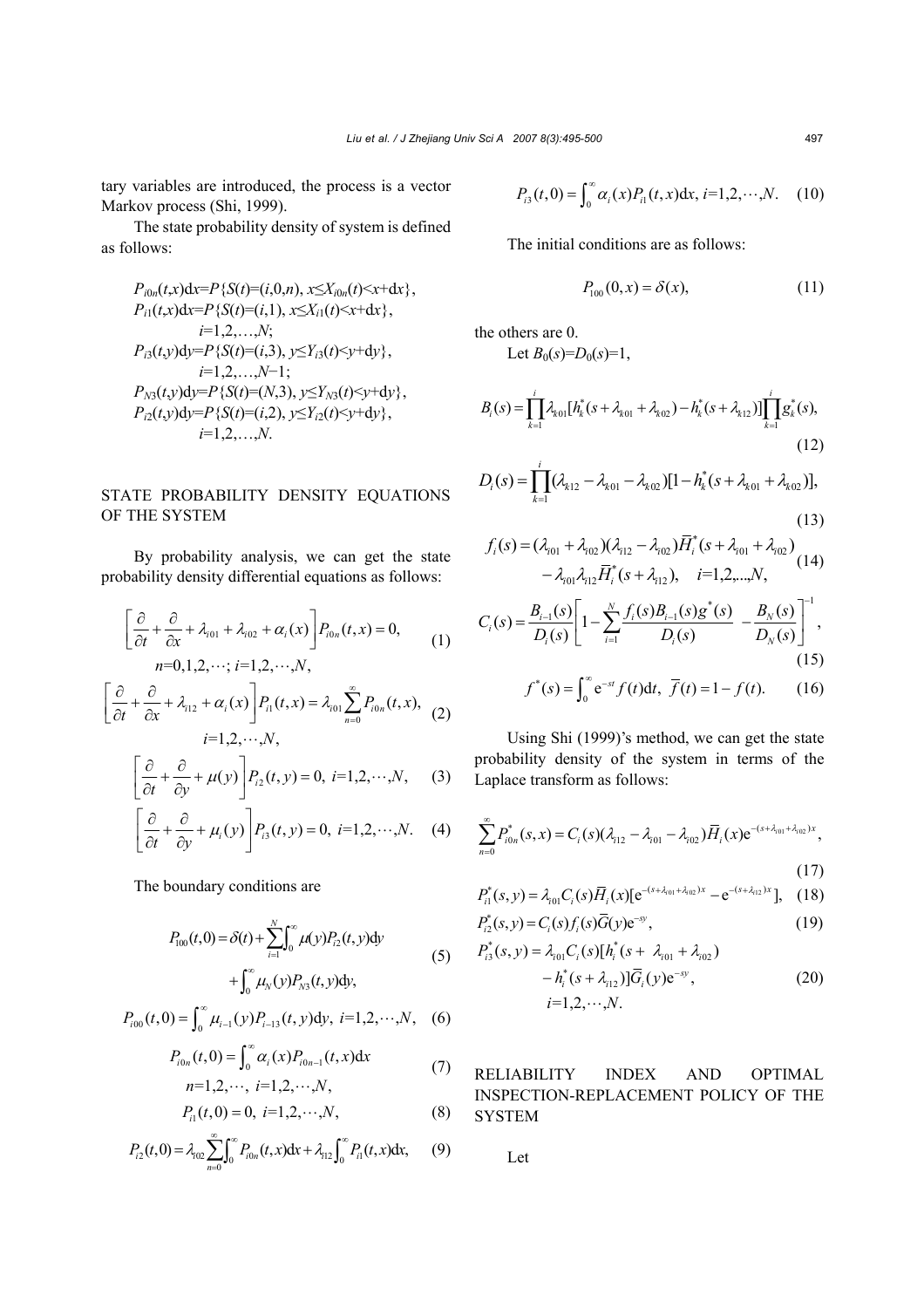$$
C_{i} = \frac{B_{i-1}(0)}{D_{i}(0)} \left\{ \sum_{i=1}^{N} \frac{B_{i-1}(0)[(\lambda_{i12} - \lambda_{i02})\overline{H}_{i}^{*}(\lambda_{i01} + \lambda_{i02})]}{D_{i}(0)} - \sum_{i=1}^{N} \frac{B_{i-1}(0)\lambda_{i01}\overline{H}_{i}^{*}(\lambda_{i12})}{D_{i}(0)} + \mu \sum_{i=1}^{N} \frac{f_{i}(0)B_{i-1}(0)}{D_{i}(0)} + \frac{B_{N}(0)}{D_{N}(0)} \mu + \sum_{i=1}^{N-1} \frac{B_{i}(0)\mu_{i}}{D_{i}(0)} \right\}^{-1}.
$$
 (21)

#### **Availability**

The probability that the system is working in normal is called N-availability, whereas the probability that the system is working in abnormal is called A-availability. Denoting  $A_0(t)$  as the instantaneous N-availability at time *t*, we have

$$
A_0(t) = \sum_{i=1}^{N} \sum_{n=0}^{\infty} \int_0^{\infty} P_{i0n}(t, x) dx.
$$
 (22)

Using Eq.(17), we can get the Laplace transform of  $A_0(t)$ 

$$
A_0^*(s) = \sum_{i=1}^N C_i(s) (\lambda_{i12} - \lambda_{i01} - \lambda_{i02}) \overline{H}_i^*(s + \lambda_{i01} + \lambda_{i02}).
$$
 (23)

Denote  $A_0$  as the steady N-availability. By applying the limiting theorem of the Laplace transform, we have

$$
A_0 = \lim_{t \to \infty} \frac{\int_0^t A_0(x) dx}{t} = \lim_{s \to 0} s A_0^*(s)
$$
  
= 
$$
\sum_{i=1}^N C_i (\lambda_{i12} - \lambda_{i01} - \lambda_{i02}) \overline{H}_i^* (\lambda_{i01} + \lambda_{i02}).
$$
 (24)

By applying the same method, we can obtain the steady A-availability

$$
A_1 = \sum_{i=1}^{N} C_i \lambda_{i01} [\bar{H}_i^* (\lambda_{i01} + \lambda_{i02}) - \bar{H}_i^* (\lambda_{i12})].
$$
 (25)

#### **Inspection and diagnosis frequency**

Denote  $W_1(t)$  as the instantaneous inspection frequency at time *t*, we have

$$
W_1(t) = \sum_{i=1}^{N} \sum_{n=0}^{\infty} \int_0^{\infty} \alpha_i(x) P_{i0n}(t, x) dx + \sum_{i=1}^{N} \int_0^{\infty} \alpha_i(x) P_{i1}(t, x) dx.
$$
\n(26)

Using Eqs.(17) and (18), we can get the Laplace transform of  $W_1(t)$ 

$$
W_1^*(s) = \sum_{i=1}^N C_i(s) [(\lambda_{i12} - \lambda_{i02}) h_i^*(s + \lambda_{i01} + \lambda_{i02})
$$
  

$$
- \lambda_{i01} h_i^*(s + \lambda_{i12})].
$$
 (27)

Inspection and diagnosis frequency in (0,*t*] is

$$
M_1(t) = \int_0^t W_1(x) dx.
$$
 (28)

Let  $M_1$  be the steady inspection frequency. Applying the limiting theorem of the Laplace transform, we have

$$
M_1 = \lim_{t \to \infty} \frac{\int_0^t W_1(x) dx}{t} = \lim_{s \to 0} s W_1^*(s)
$$
  
= 
$$
\sum_{i=1}^N C_i [(\lambda_{i12} - \lambda_{i02}) h_i^* (\lambda_{i01} + \lambda_{i02}) - \lambda_{i01} h_i^* (\lambda_{i12})].
$$
 (29)

#### **Replacement frequency of the system**

Denoting  $W_2(t)$  as the instantaneous replacement frequency at time *t*, we have

$$
W_2(t) = \sum_{i=1}^{N} \sum_{n=0}^{\infty} \lambda_{i02} \int_0^{\infty} P_{i0n}(t, x) dx + \sum_{i=1}^{N} \lambda_{i12} \int_0^{\infty} P_{i1}(t, x) dx + \int_0^{\infty} \alpha_N(x) P_{N1}(t, x) dx.
$$
 (30)

Using Eqs. $(17)$  and  $(18)$ , we can obtain the Laplace transform of  $W_2(t)$ 

$$
W_2^*(s) = \lambda_{N01} C_N(s) [h_N^*(s + \lambda_{N01} + \lambda_{N02}) - h_N^*(s + \lambda_{N12})]
$$
  
+ 
$$
\sum_{i=1}^N f_i(s) C_i(s).
$$
 (31)

Denoting  $M_2(t)$  as replacement frequency in  $(0,t]$ , then we have

$$
M_2(t) = \int_0^t W_2(x) dx.
$$
 (32)

Denote *M* as the steady replacement frequency. By applying the limiting theorem of the Laplace transform, we get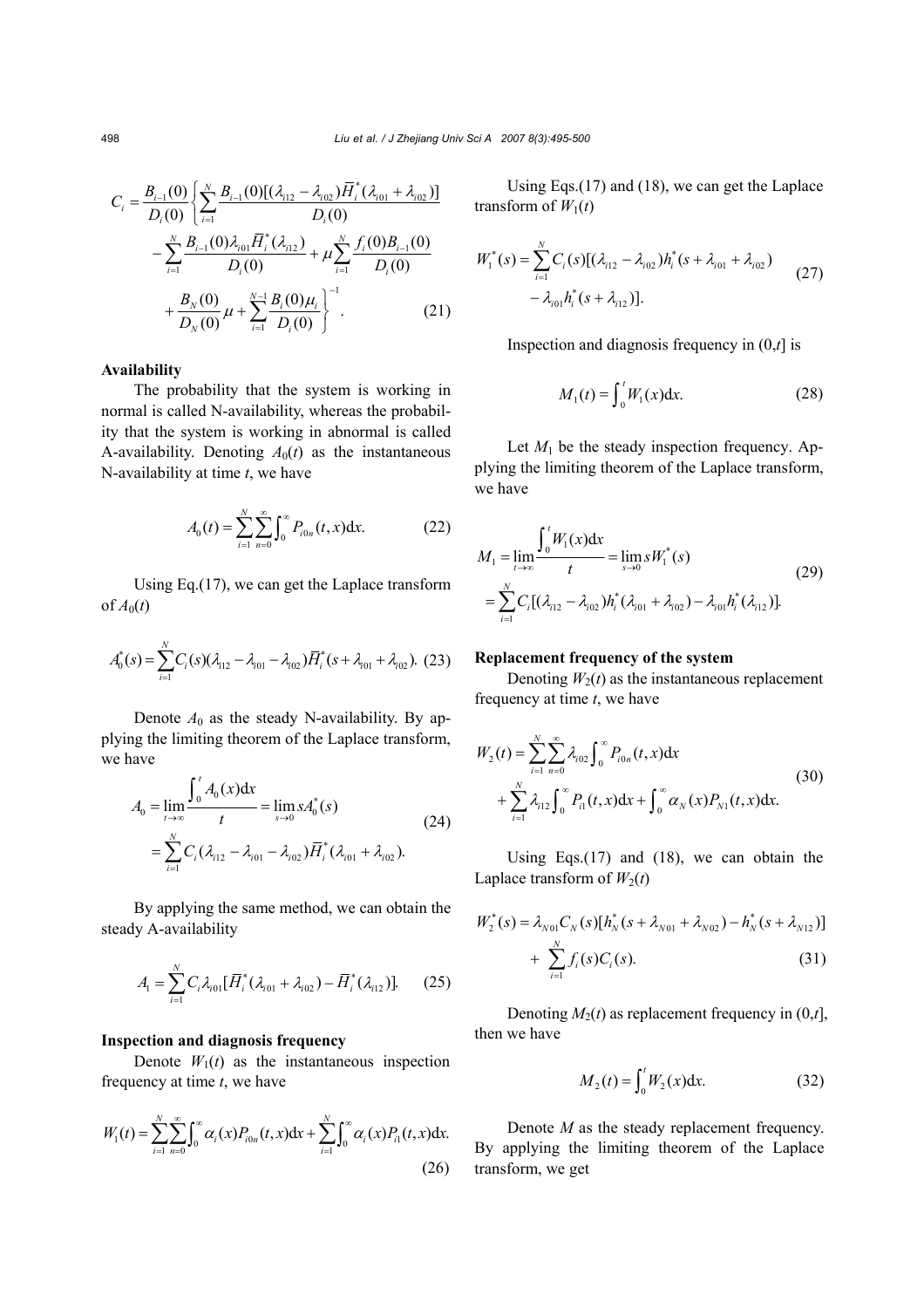$$
M_2 = \lim_{t \to \infty} \frac{M_2(t)}{t} = \lim_{s \to 0} s W_2^*(s)
$$
  
= 
$$
\sum_{i=1}^N C_i f_i(0) + C_N \lambda_{N01} [h_N^*(\lambda_{N01} + \lambda_{N02}) - h_N^*(\lambda_{N12})].
$$
 (33)

### **Frequency of predictive repair**

Denoting  $W_3(t)$  as the instantaneous predictive repair frequency at time *t*, then we have

$$
W_3(t) = \sum_{i=1}^{N-1} \int_0^{\infty} \alpha_i(x) P_{i1}(t, x) dx.
$$
 (34)

Using Eq.(18) we can obtain the Laplace transform of  $W_3(t)$ 

$$
W_3^*(s) = \sum_{i=1}^{N-1} C_i(s) \lambda_{i01} [h_i^*(s + \lambda_{i01} + \lambda_{i02}) - h_i^*(s + \lambda_{i12})].
$$
\n(35)

Predictive repair frequency in (0,*t*] is

$$
M_3(t) = \int_0^t W_3(x) dx.
$$
 (36)

Denote  $M_3$  as the steady predictive repair frequency. By applying the limiting theorem of the Laplace transform, we get

$$
M_3 = \lim_{t \to \infty} \frac{\int_0^t W_3(x) dx}{t} = \lim_{s \to 0} s W_3^*(s)
$$
  
= 
$$
\sum_{i=1}^{N-1} C_i \lambda_{i01} [h_i^*(\lambda_{i01} + \lambda_{i02}) - h_i^*(\lambda_{i12})].
$$
 (37)

#### **Optimal inspection-replacing policy for the system**

We can obtain the average income rate of the system by using the results obtained above. The expected total income generated by the system during (0,*t*] is

$$
R(N, H_1, \cdots, H_N, t) = K_0 \int_0^t A_0(x) dx
$$
  
+ $K_1 \int_0^t A_1(x) dx - E_1 M_1(t) - E_2 M_2(t) - E_3 M_3(t).$  (38)

We can obtain the average income rate:

$$
D(N, H_1, H_2, \cdots, H_N) = \lim_{t \to \infty} \frac{R(N, H_1, \cdots, H_N, t)}{t}
$$

$$
= K_0 A_0 + K_1 A_1 - E_1 M_1 - E_2 M_2 - E_3 M_3
$$
  
\n
$$
= \sum_{i=1}^{N} C_i \{ K_0 (\lambda_{i12} - \lambda_{i01} - \lambda_{i02}) \overline{H}_i^* (\lambda_{i01} + \lambda_{i02})
$$
  
\n
$$
+ K_1 \lambda_{i01} [\overline{H}_i^* (\lambda_{i01} + \lambda_{i02}) - \overline{H}_i^* (\lambda_{i12})]
$$
  
\n
$$
- E_1 [(\lambda_{i12} - \lambda_{i02}) h_i^* (\lambda_{i01} + \lambda_{i02}) - \lambda_{i01} h_i^* (\lambda_{i12})]
$$
  
\n
$$
- E_2 f_i (0) - E_3 \lambda_{i01} [h_i^* (\lambda_{i01} + \lambda_{i02}) - h_i^* (\lambda_{i12})]
$$
  
\n
$$
+ (E_3 - E_2) C_N \lambda_{N01} [h_N^* (\lambda_{N01} + \lambda_{N02}) - h_N^* (\lambda_{N12})].
$$

Obviously,  $D(N, H_1, H_2, \ldots, H_N)$  is an explicit expression of *N* and  $H_1, H_2, \ldots, H_N$ . We can find the optimal inspection-replacing policy  $(N^*, H_1^*, H_2^*, \cdots,$  $H_N^*$ ) to make  $D(N,H_1,H_2,\ldots,H_N)$  maximized.

By using the method in this paper, we can also obtain the average income rate without inspection and diagnosis:

$$
RW = \frac{\lambda_{112}k_0 + \lambda_{101}k_1 - E_2(\lambda_{101} + \lambda_{102})\lambda_{112}}{\lambda_{112} + \lambda_{101} + \mu(\lambda_{101} + \lambda_{102})\lambda_{112}}.
$$
 (40)

Comparing  $D(N^*, H_1^*, \dots, H_N^*)$  and *RW*, we can obtain the criterion for feasibility of optimal inspection-replacement policy.

If  $D(N^*, H_1^*, \dots, H_N^*)$  > *RW*, then optimal inspection-replacing policy is feasible.

It is difficult to search out the optimal inspection-replacement policy from all  $(H_1, H_2, \ldots, H_N)$ . In practice, the inspection time interval is often taken as a constant for sake of conveniences. When the inspection time interval is a constant of  $u$ ,  $\overline{H}_i^*(\lambda) = (1 - e^{-\lambda u}) / \lambda$ ,  $h_i^*(\lambda) = e^{-\lambda u}$ . Substituting them into  $D(N, H_1, H_2, \ldots, H_N)$ ,  $D(N, H_1, H_2, \ldots, H_N)$  would be expressed as a function of variables *u* and *N*, which is denoted as *L*(*N*,*u*). Using the analytical or numerical method, we can get the optimal inspection-replacing policy  $(N^*$ , $u^*$ ). The largest average income rate is  $L(N^*, u^*).$ 

If  $L(N^* , u^*) > R W$ , the optimal inspection-replacement policy is feasible.

#### NUMERICAL EXAMPLE

Assume the data of some electrical products as follows:  $\lambda_{i01} = 0.00069 \times 1.05^{i-1}$ ;  $\lambda_{i02} = 0.00002 \times 1.05^{i-1}$ ;